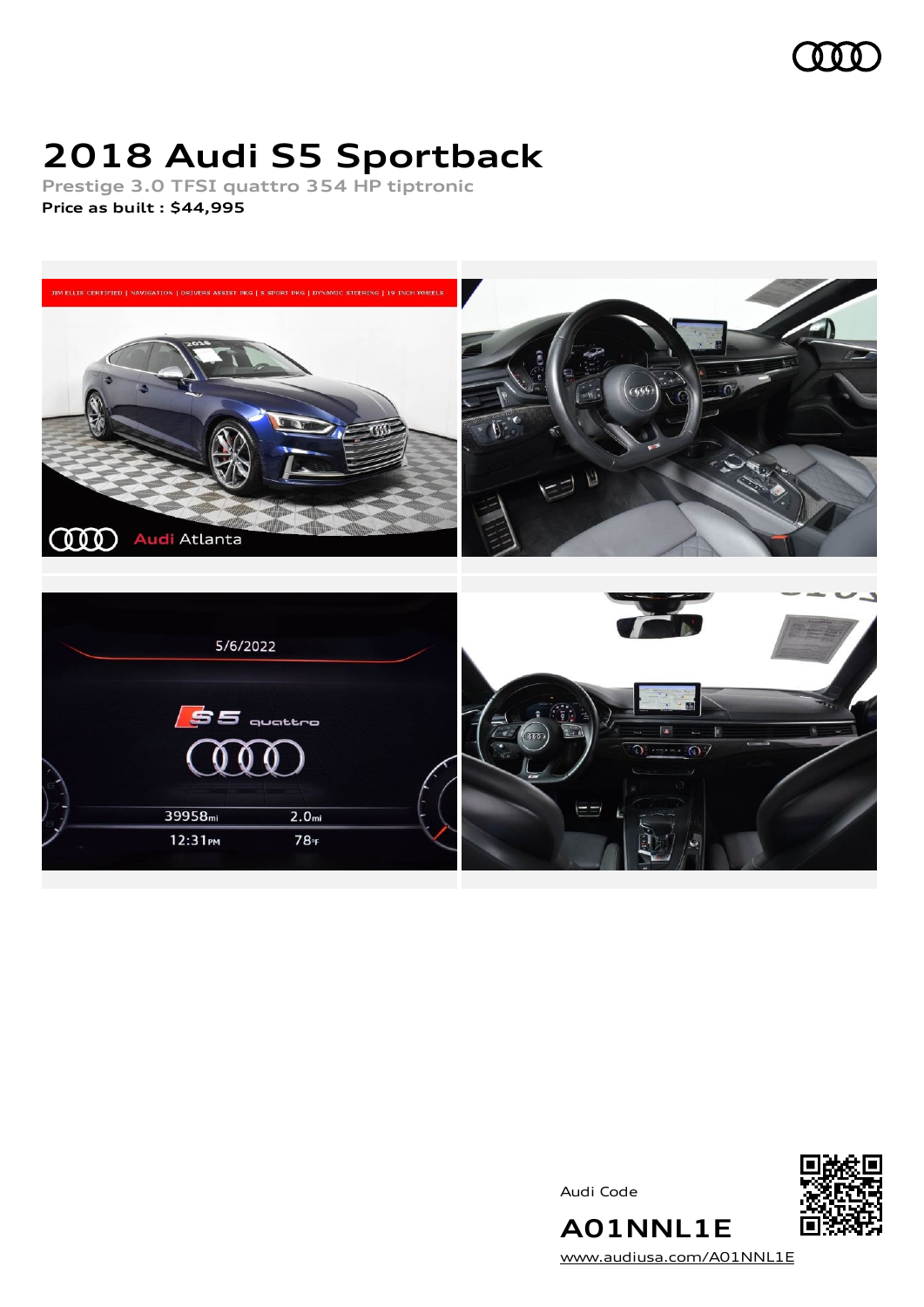**Audi 2018 Audi S5 Sportback** Prestige 3.0 TFSI quattro 354 HP tiptronic

**Price as buil[t](#page-8-0)** \$44,995

#### **Exterior colour**

Navarra Blue metallic

#### **Interior colour**

| Seats     | rotor gray-rotor gray-<br>anthracite/black-black/black/black |
|-----------|--------------------------------------------------------------|
| Dashboard | black                                                        |
| Carpet    | black                                                        |
| Headliner | black                                                        |



### **Further Information**

| Type of vehicle | Used car     |
|-----------------|--------------|
| Mileage         | 40,040 miles |
| Warranty        | No           |

#### **Audi Code** A01NNL1E

**Your configuration on www.audiusa.com** [www.audiusa.com/A01NNL1E](https://www.audiusa.com/A01NNL1E)

**Commission number** a4bd252a0a0e0971237a

#### **Technical Specifications**

| Engine type                  | Front mounted - longitudinal V6              |
|------------------------------|----------------------------------------------|
| stroke                       | Displacement/Bore and 2995/84.5 x 89.0 cc/mm |
| Torque                       | 369 @ 1,370-4,500 lb-ft@rpm                  |
| Top track speed              | 155 mph mph                                  |
| Acceleration (0 - 60<br>mph) | 4.5 seconds seconds                          |
| Recommended fuel             | Premium                                      |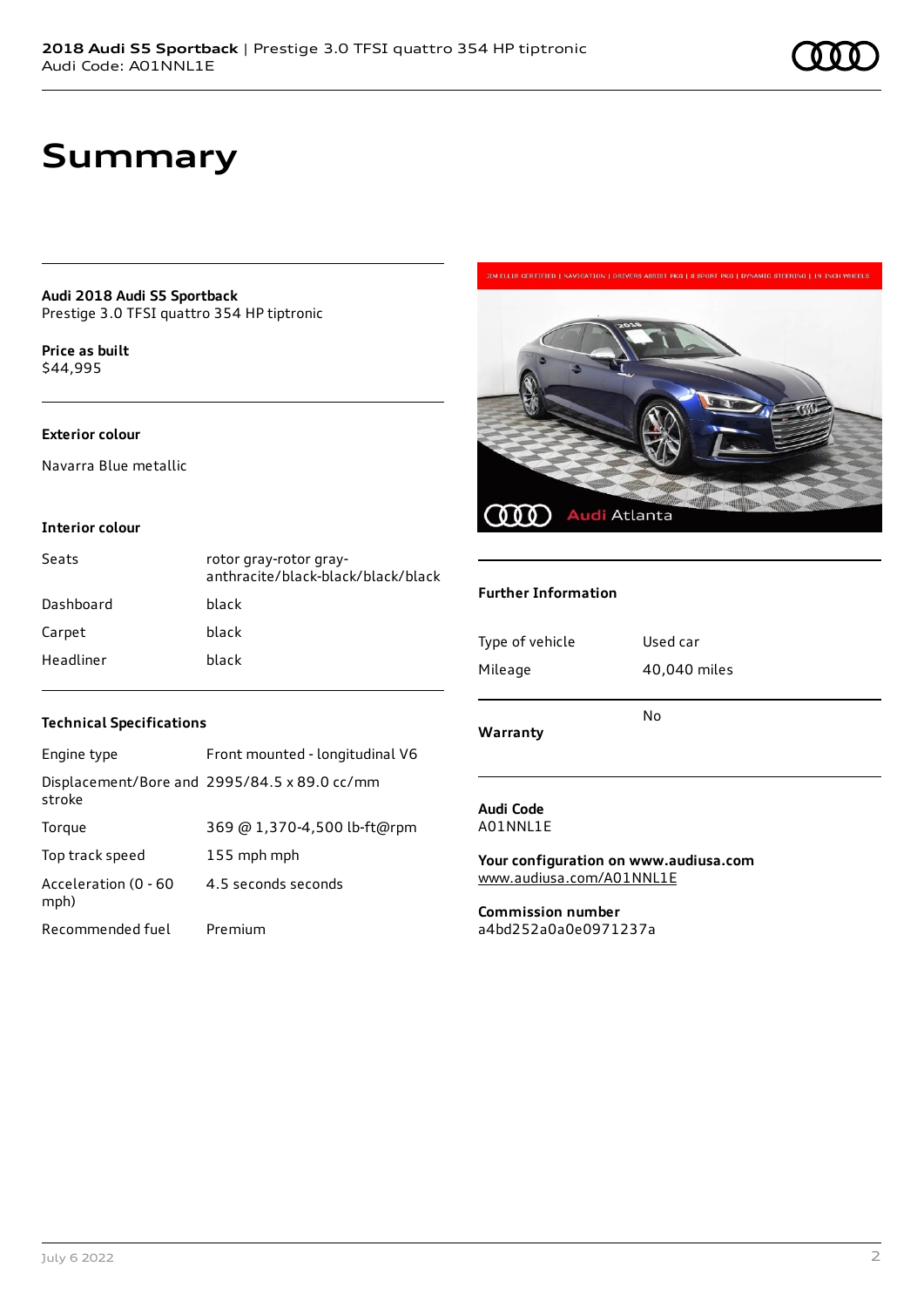

# **Standard features**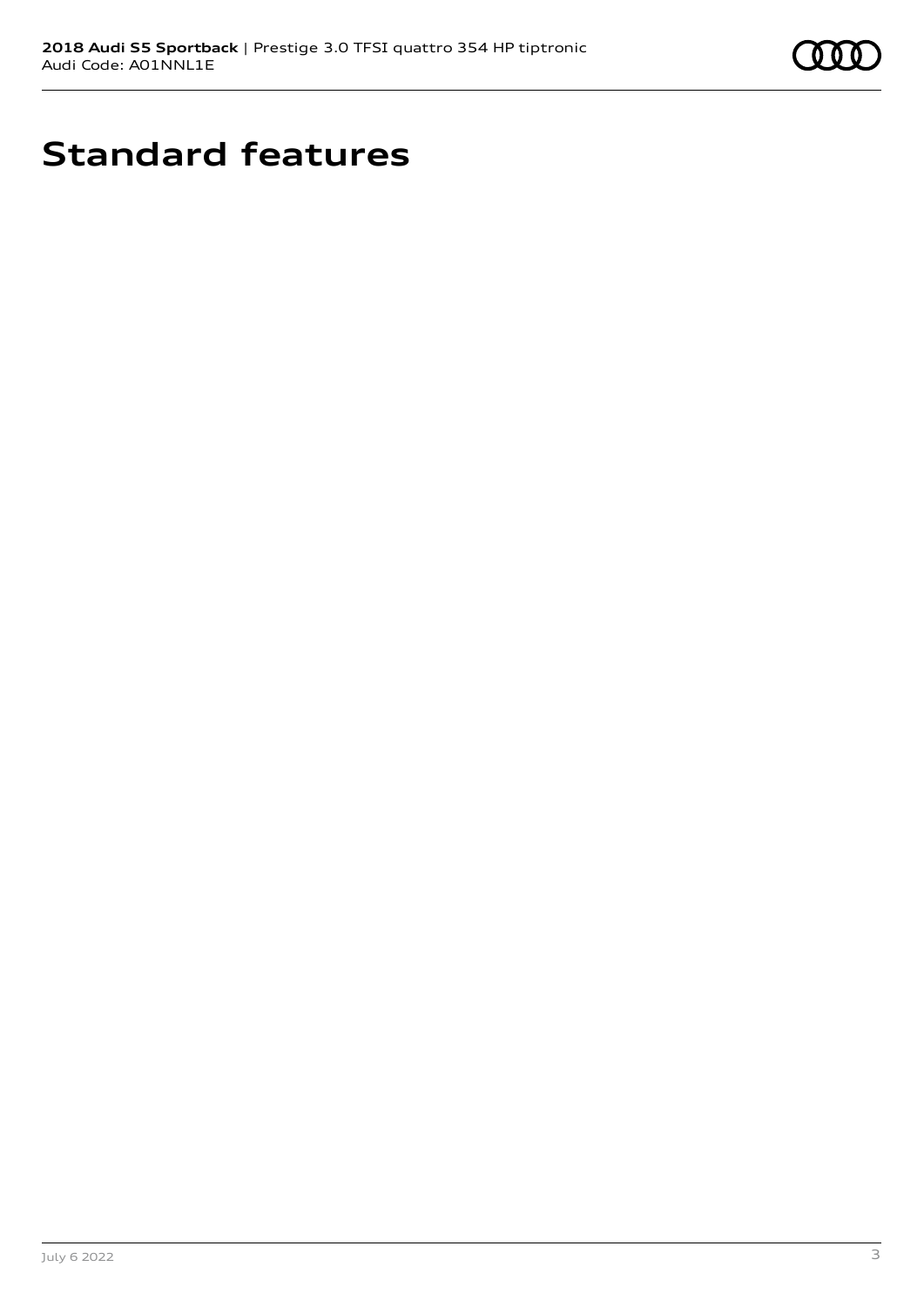# **Dealer remarks**

Audi Certified 2018 Audi S5 3.0T Prestige sportback quattro configured in a classic Nevarra Blue Metallic over Rotor Gray nappa leather sport seats. This S5 Sportback has passed Audi's Certified inspection and offers a performance oriented German sports sedan with a tech filled interior. Options include navigation, backup camera with 360 topview, parking system plus, Audi Side Assist, Audi Pre Sense, head up display, adaptive cruise, lane assist, Bluetooth with Carplay, Bang & Olufsen sound, pano roof, heated seats, 19 inch wheels.

One-Owner. Clean CARFAX.

- \*Adaptive Cruise Control w/Traffic Jam Assist
- \*Alarm System w/Motion Sensors
- \*Audi Active Lane Assist
- \*Audi Advanced Key
- \*Audi MMI Navigation Plus w/MMI Touch
- \*Audi pre sense rear
- \*Audi Side Assist
- \*Audi smartphone interface (Apple CarPlay/Android Auto)
- \*Auto High-beam Headlights
- \*Auto-Dimming Exterior Mirrors
- \*Auto-dimming Rear-View mirror
- \*Bang & Olufsen Sound System w/3D Sound
- \*Brake assist
- \*Carbon Atlas Inlays
- \*Convenience Package
- \*Driver Seat Memory
- \*Emergency communication system: Audi connect CARE
- \*Exterior Parking Camera Rear
- \*Front & Rear Red Brake Calipers
- \*Garage door transmitter: HomeLink
- \*Head-Up Display
- \*Heated Front S Sport Seats
- \*High-Beam Assistant
- \*Interior Lighting Package Plus
- \*Parking System Plus (Front/Rear Acoustic Sensors)
- \*Power Folding Exterior Mirrors
- \*Power Liftgate
- \*Power moonroof
- \*Rain sensing wipers
- \*S Sport Package
- \*Sport Adaptive Damping Suspension
- \*Sport Rear Differential
- \*Top View Camera System
- \*Traffic Sign Recognition
- \*Wheels: 19" x 8.5" 5-Spoke-Cavo Design
- \*21/30 City/Highway MPG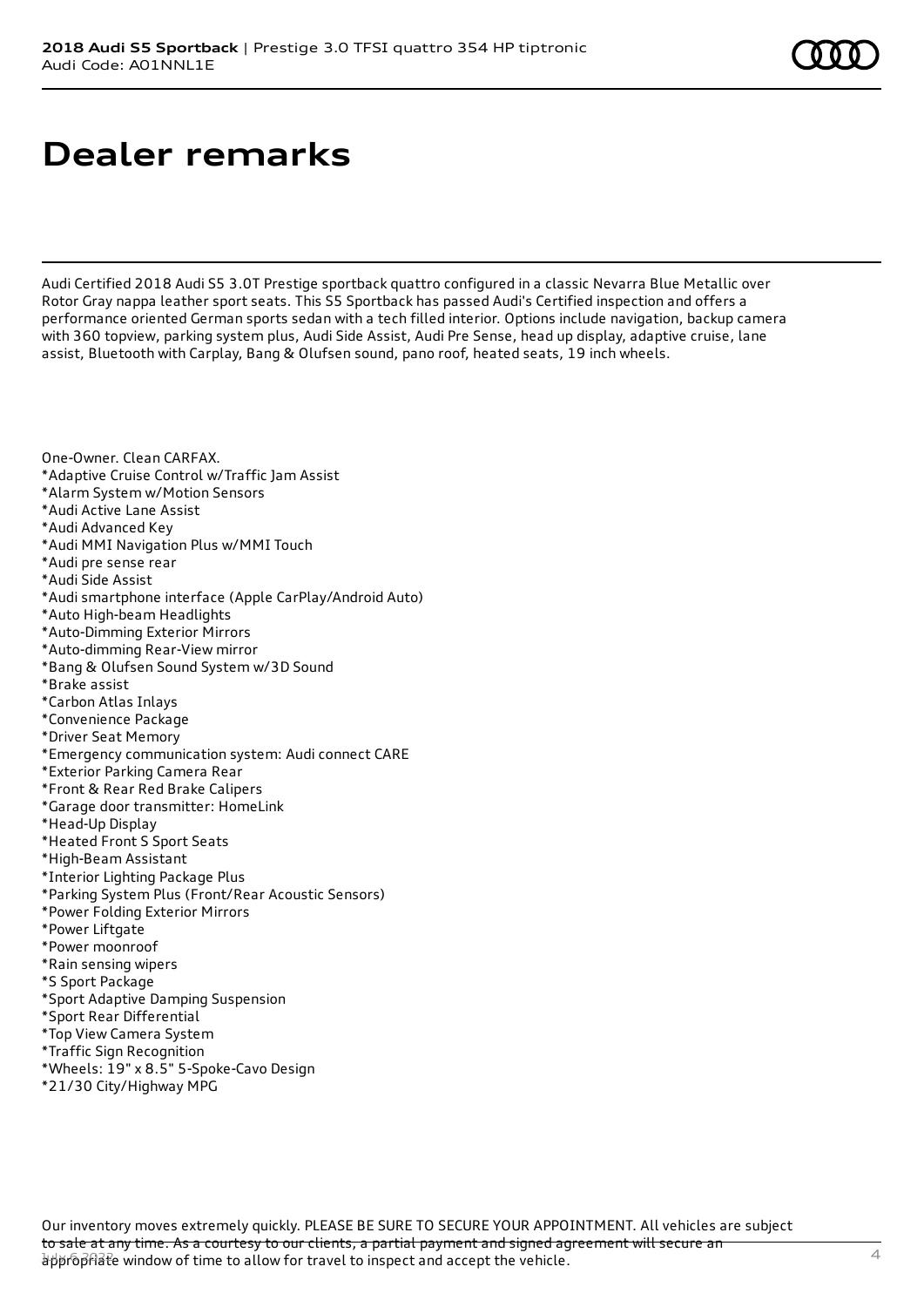# **Technical Specifications**

# **Engineering | Performance**

| Front mounted - longitudinal V6              |
|----------------------------------------------|
| 4.5 seconds seconds                          |
| Aluminum-alloy                               |
| Induction/fuel injection Turbocharged/TFSI®  |
| Aluminum-alloy                               |
| 354 @ 5,400-6,400 @ rpm                      |
| Displacement/Bore and 2995/84.5 x 89.0 cc/mm |
| 155 mph mph                                  |
| 369 @ 1,370-4,500 lb-ft@rpm                  |
| 24-valve DOHC with Audi valvelift            |
|                                              |

### **Electrical system**

| Alternator | 110-150 A  |
|------------|------------|
| Battery    | 420 A/75Ah |

# **Transmission | Drivetrain**

| Gear ratios: 8th         | 0.667:1                                                                                       |
|--------------------------|-----------------------------------------------------------------------------------------------|
| Gear ratios: 6th         | 1.000:1                                                                                       |
| Gear ratios: 7th         | 0.839:1                                                                                       |
| Gear ratios: Reverse     | 3.317:1                                                                                       |
| Drivetrain type          | Automatic transmission with<br>quattro <sup>®</sup> all-wheel drive                           |
| Gear ratios: Final Drive | 2.848:1                                                                                       |
| Gear ratios: 4th         | 1.667:1                                                                                       |
| Transmission             | Eight-speed Tiptronic® automatic<br>transmission and quattro <sup>®</sup> all-<br>wheel drive |
| Gear ratios: 5th         | 1.285:1                                                                                       |
| Gear ratios: 2nd         | 3.143:1                                                                                       |
| Gear ratios: 3rd         | 2.106:1                                                                                       |
| Gear ratios: 1st         | 4.717:1                                                                                       |
|                          |                                                                                               |

## **Steering**

| Steering type                             | Electromechanical speed sensitive<br>power steering |
|-------------------------------------------|-----------------------------------------------------|
| Turning diameter, curb-38.4 ft<br>to-curb |                                                     |
| Steering ratio                            | 15.9:1                                              |

#### **Suspension**

| Front axle | Five-link front independent steel<br>spring suspension                         |
|------------|--------------------------------------------------------------------------------|
| Rear axle  | Five-link rear independent steel<br>spring suspension                          |
| Optional   | Standard S sport suspension,<br>available Sport adaptive damping<br>suspension |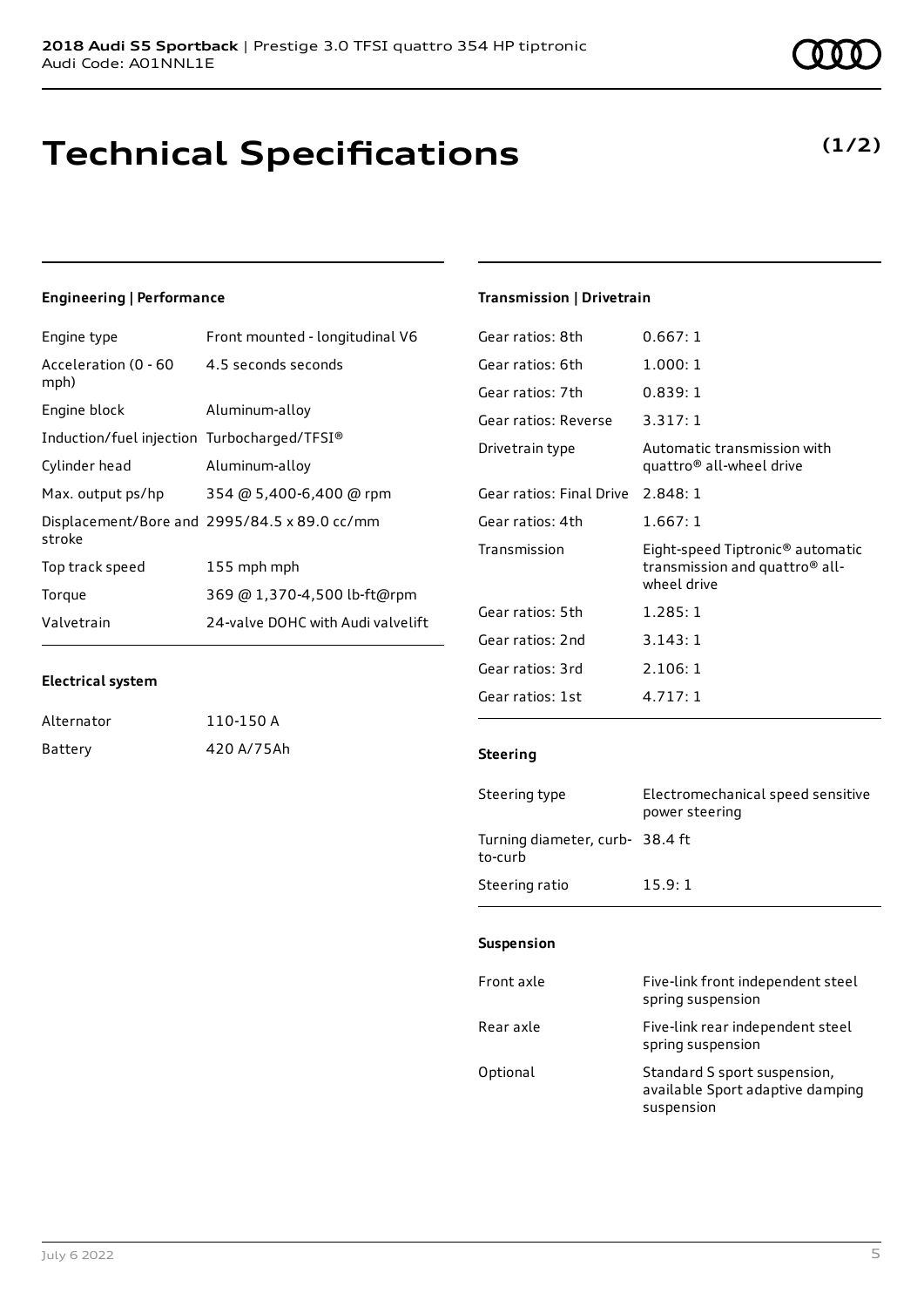# **Technical Specifications**

# **Brakes**

| Front brakes  | 13.8 (ventilated disc) in |
|---------------|---------------------------|
| Rear brakes   | 13.0 (ventilated disc) in |
| Parking brake | Electromechanical         |

### **Warranty | Maintenance**

| Warranty    | 4-year/50,000 mile new vehicle<br>limited warranty                                        |
|-------------|-------------------------------------------------------------------------------------------|
| Maintenance | 12-month/10,000 mile (whichever<br>occurs first) NO CHARGE first<br>scheduled maintenance |

### **Exterior Measurements**

| Height                           | 54.5 in    |
|----------------------------------|------------|
| Overall width without<br>mirrors | 72.7 in    |
| Length                           | 187.1 in   |
| Wheelbase                        | $111.2$ in |
| Drag coefficient                 | $0.29$ Cw  |
| Overall width with<br>mirrors    | 79.9 in    |
| Track rear                       | 61.7 in    |
| <b>Track front</b>               | 62.5 in    |
| Curb weight                      | 3,924 lb   |

## **Interior measurements**

| Seating capacity                          | 5                 |
|-------------------------------------------|-------------------|
| Shoulder room, rear                       | 54.5 in           |
| Head room with front<br>sunroof           | 39.4 in           |
| Leg room, rear                            | $35.1$ in         |
| Shoulder room, front                      | 55.7 in           |
| Head room with rear<br>sunroof            | 37.0 in           |
| FPA Class                                 | ULEV70            |
| Leg room, front                           | 41.3 in           |
| Cargo volume, rear<br>seatbacks up/folded | 21.8 cu ft, cu ft |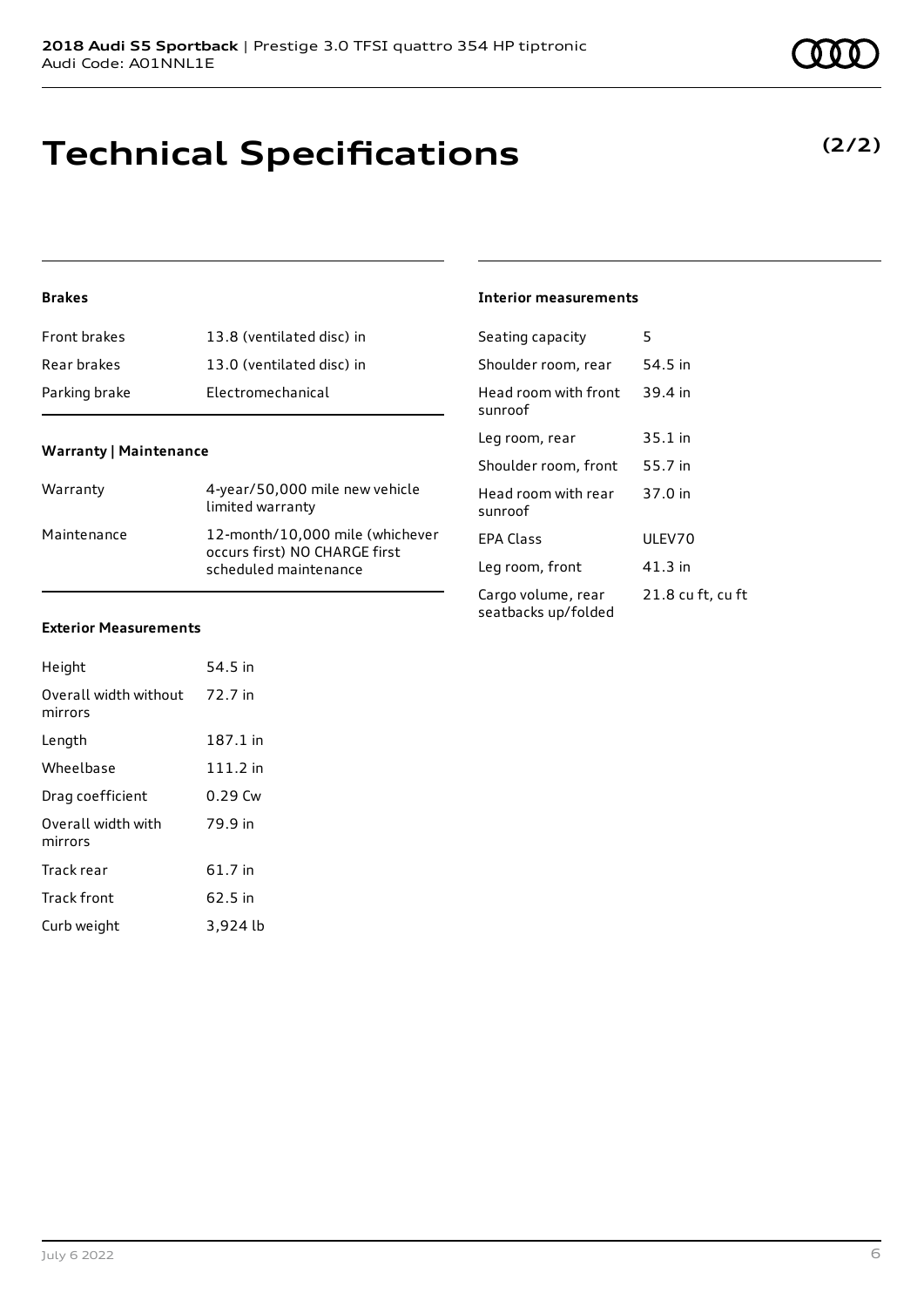# **Consumption- and emission**

### **Consumption by NEDC**

| urban       | $21$ mpg |
|-------------|----------|
| extra-urban | 30 mpg   |
| combined    | 24 mpg   |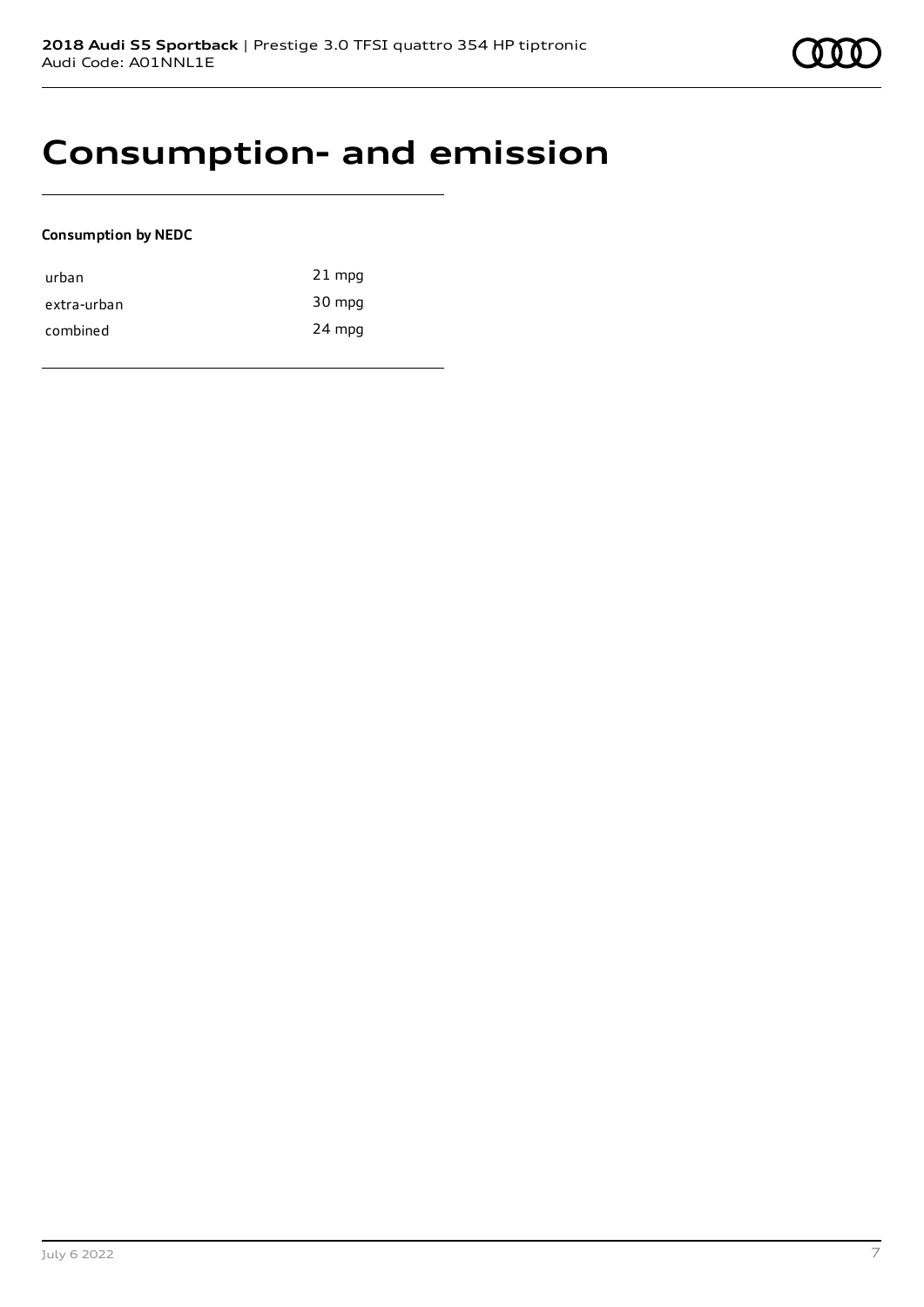# **Contact**

Dealer **Audi Atlanta**

5805 Peachtree Blvd. 30341 Atlanta GA

Phone: +17704548200 FAX: 7704543327

www: [https://www.audiatlanta.com](https://www.audiatlanta.com/)